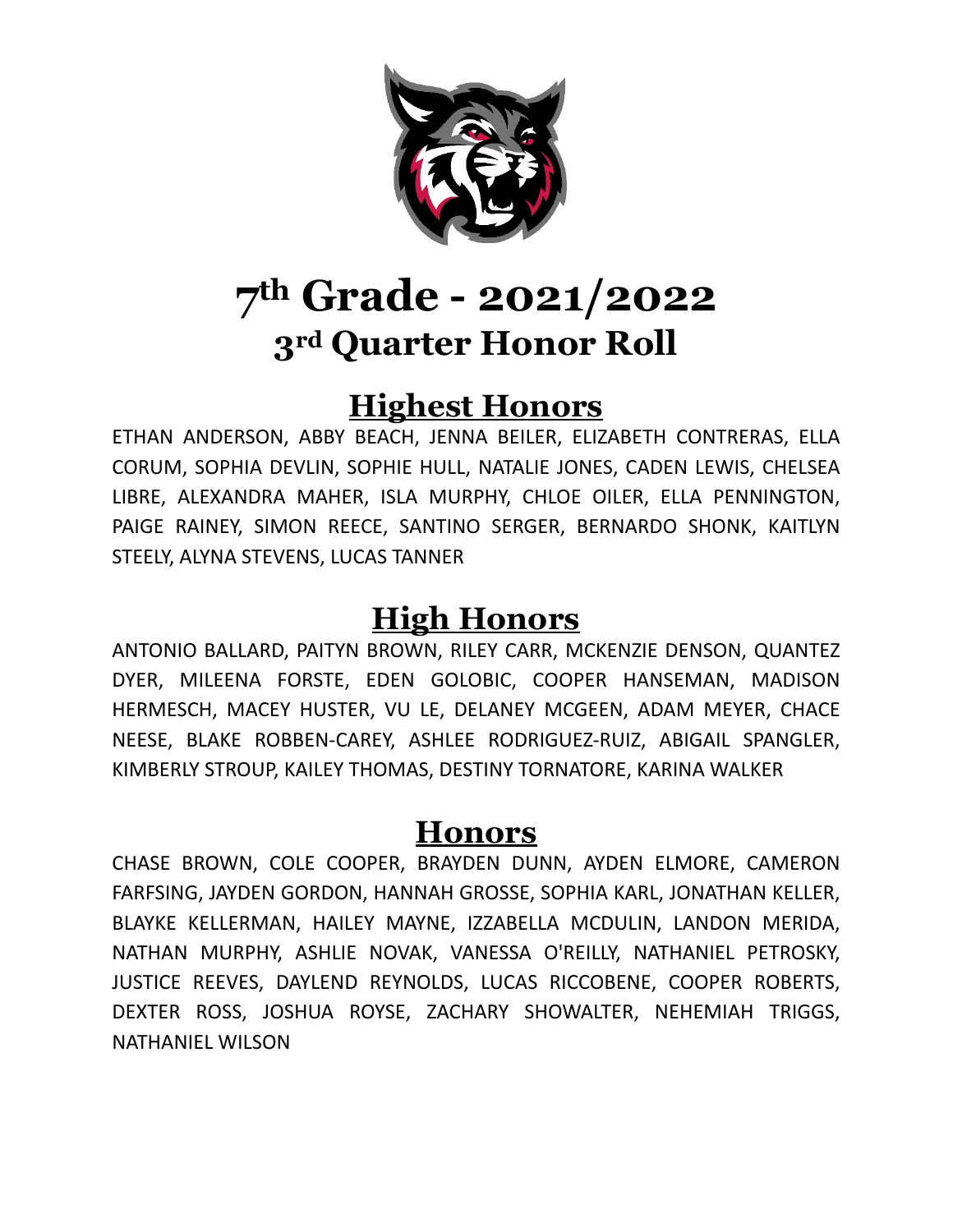

#### **Highest Honors**

CAMRYN ARBOGAST, EMILY ASHCRAFT, JACK BEKINS, FAITH BROERING, ELLIE GROETING, SYDNEY HARTMAN, MATTHEW HELTON, ZACHARY HEMPEL, MALLORY HENDERSON, SARHEA KAUPP, GRACE LOUDEN, DAVID SNYDER, AUDREY STOCKBURGER, RACHEL WALKER, POLLY WILSON

### **High Honors**

EMMA AYERS, JENAVIEVE BAUMGARTNER, CHLOE BEVINS, ALYSSA CHAMP, AIDEN COLE, DAKOTA DEROSE, AERALYNN EMMINGER, KAYLEE GATES, MICHAEL GOEBEL, LUCY HERINGER, CHRISTOPHER HILL, LIAM HOFFMAN, ADRIANNA HOLLERAN, NATHAN HORNSBY, CARTER KEMMETER, GREGORY LEONARD, CAMILLE LEWIS, JEREMIAH LYNCH, ABIGAIL MCGINNIS, SAMANTHA MCGINNIS, JACOB MEANS, JOSEPH MIL, ABIGAIL PETTYJOHN, JONATHAN READNOWER, GERICA SAN NICOLAS, LUKE SAYERS, LOGAN SIMMS, BRILYNNE SMITH, RYAN STACY, ALEXANDER SUTER, ANGELINA TONG, JOSEPHINE TOPPING, NICOLE WOOD, MATTHEW WRIGHT

#### **Honors**

CAMRON ARINGTON, KYNDAHL ASHER, JACOB BARRETT, KAYLA BREWER, NORAH CLARKE, JACKSON CRAWFORD, HALEY GILREATH, EVAN GOURE, JAHMELA HARRIS, OWEN HARRIS, ANNA HOFFMAN, KRISTA JANZEN, GABRIEL JOHNSON, MIEYAUNA JOHNSON, MERISSA JONES, MACKENZIE KRUSE, FINNICK LAURENCE, HENRY LIPPS, THADTHAVEN LY, KENDRA MASON, SCARLETT MCDULIN, ANDREW MCQUEARY, KALISSA MIL, RILEY MURPHY, CORI NALLEY, EMMY ROSS, ROSE SALZANO-HOLLORAN, KAILEE SAWYERS, ISABELLA STATON, JAYAN THOMPSON, COREY WATERS, TIFFANI WILLIAMS, PAISLEE WILSON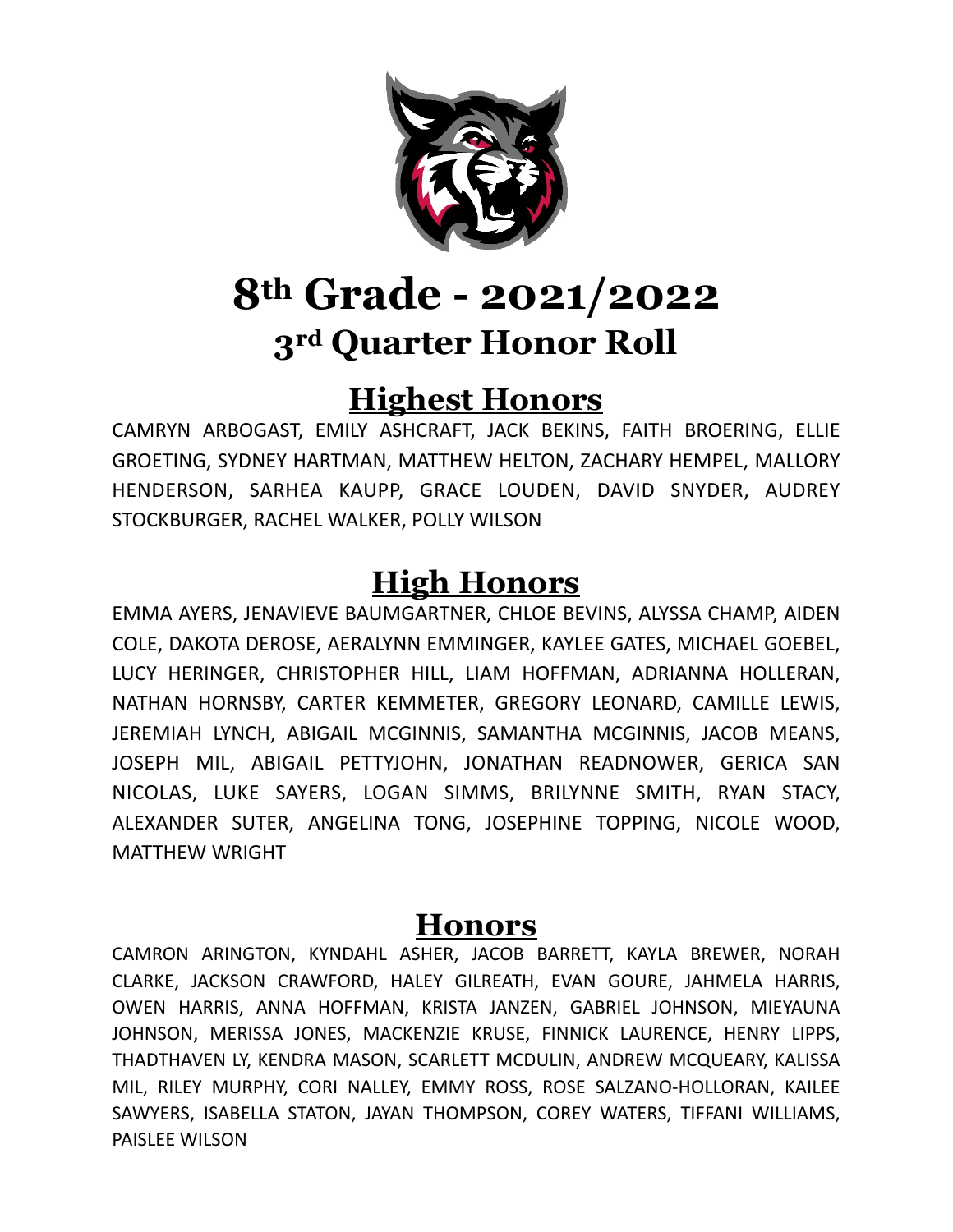

## **Highest honors**

KAILEE-RHAE ADKINS, STEPHEN DOWNS, JOSEPH DRENNAN, KOLTON HECKMAN, AMANDA LAWSON, MOLLY MCHONE, CAROLINE VIDOUREK

## **High honors**

LAURA BAYER, GABRIELLA CLIFTON, GWENYTH CLIFTON, JUSTIN DENNEY, DAVID EDGINGTON, EMMA FALCON, EMMA FIELDS, SAMANTHA HOBDY, BREK HORN, SHAWN INABNITT, SAVANNAH JONES, KYLYN LITTLE, REAGAN OSBORNE, PEYTON PASKINS, EAN ROSS, COLLIN SCHNEEMAN, RYLIE SEARS, ADDYSON THOMAS, ETHAN THOMAS, COLTON THOMPSON, CHRISTOPHER WARD, EVELYN WILSON

#### **Honors**

LUKE ADKINS, AVA BEHRENS, NATHAN BRIGHT, MALCOLM DONALDSON, KEVIN GUZMAN-MATA, AUGUSTUS HAMMOND, ROCIO HERNANDEZ, MICHAEL KNECHTLY, KAMIAH MCBRIDE, CLARK MCGOWAN, BREYANAH MOODY, AUBREY PIERSON, LILY REED, CARTER SAWYERS, MARY SEEBERGER, MADYSON SHELBORNE, CHANCE STEWART, NOAH WUEST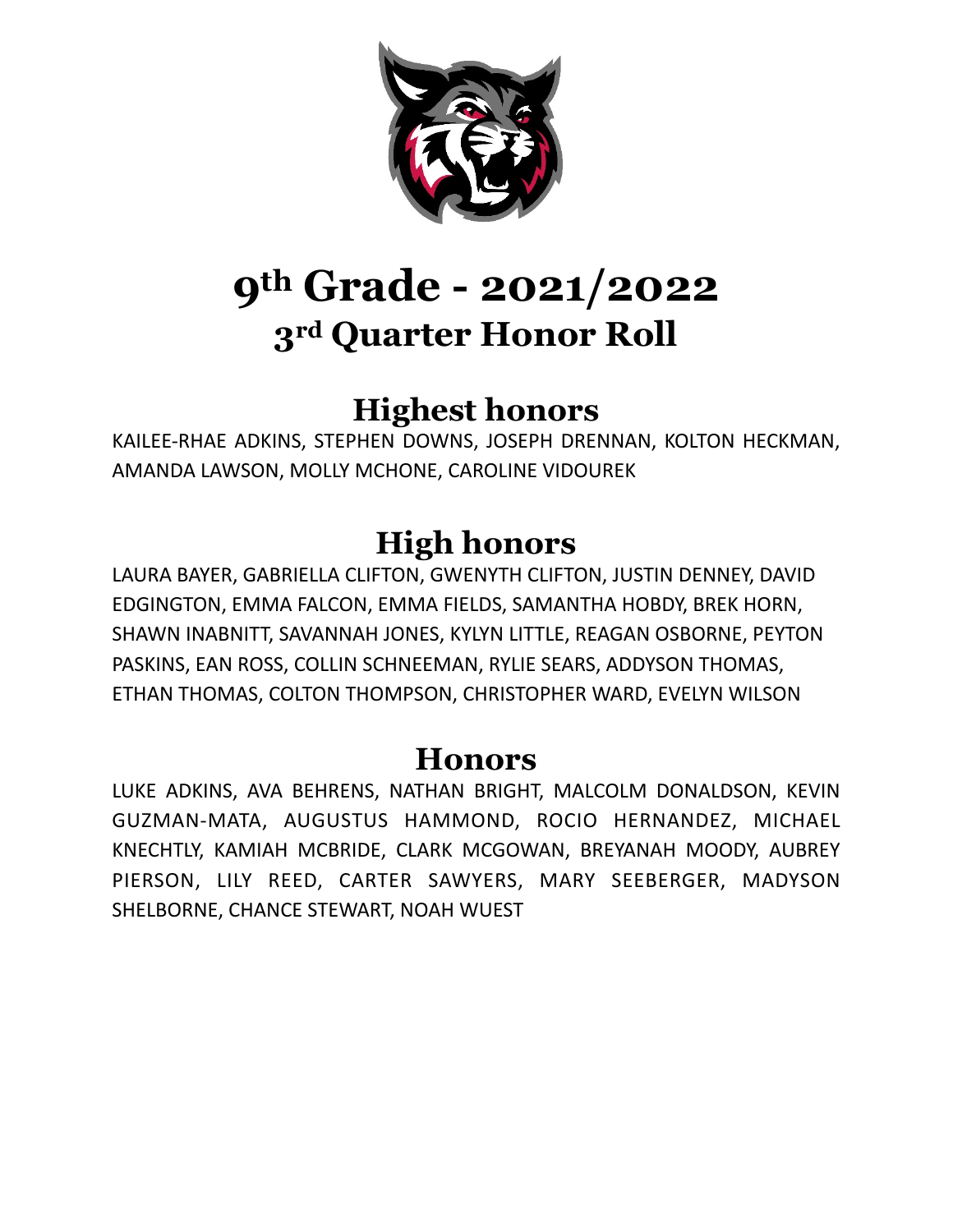

### **Highest Honors**

TSZ TO HUI, VY LE, AUDREY LIPPS, BOBBIE RAE SHOEMAKER, JOSHUA STEWART

### **High Honors**

BRODY ARMOR, ADDYSON BEECHAM, ABAGAIL BRADFORD, SAMUEL CARLISLE, SKYLAR DAVIS, KAYLEY DOWNEY, AVA ERDMAN, STEPHANIE GONZALEZ-ALVARADO, RYAN HUTCHINSON, JENNA KONNAGAN, MAXWELL MARSHALL, BAYLIE MASON, JONATHAN MIL, AIDAN PHETTERPLACE, ALLISON TEAGUE, HUGH WOOD, CORDELL WOOTEN

#### **Honors**

MAYAH BRODBECK, JOSEPH CALHOUN, SANTIAGO CARRILLO RAMIREZ, KAYLY CASTILLO-ALVAREZ, CAMERON GILREATH, ANNA GUZMAN-MATA, BRODERICK HARRIS, LILLY IRISH, KYLE LANGDON, AMIAH LEAGUE, ISABELLA MARCUM, JULIAN RAMIREZ SAAVEDRA, LAUREN ROYSE, ANIYAH SHERMAN, NOAH SIGLOCK, MARIA TORNATORE, COLLIN WATKINS, GINA WILSON, TYLER WILSON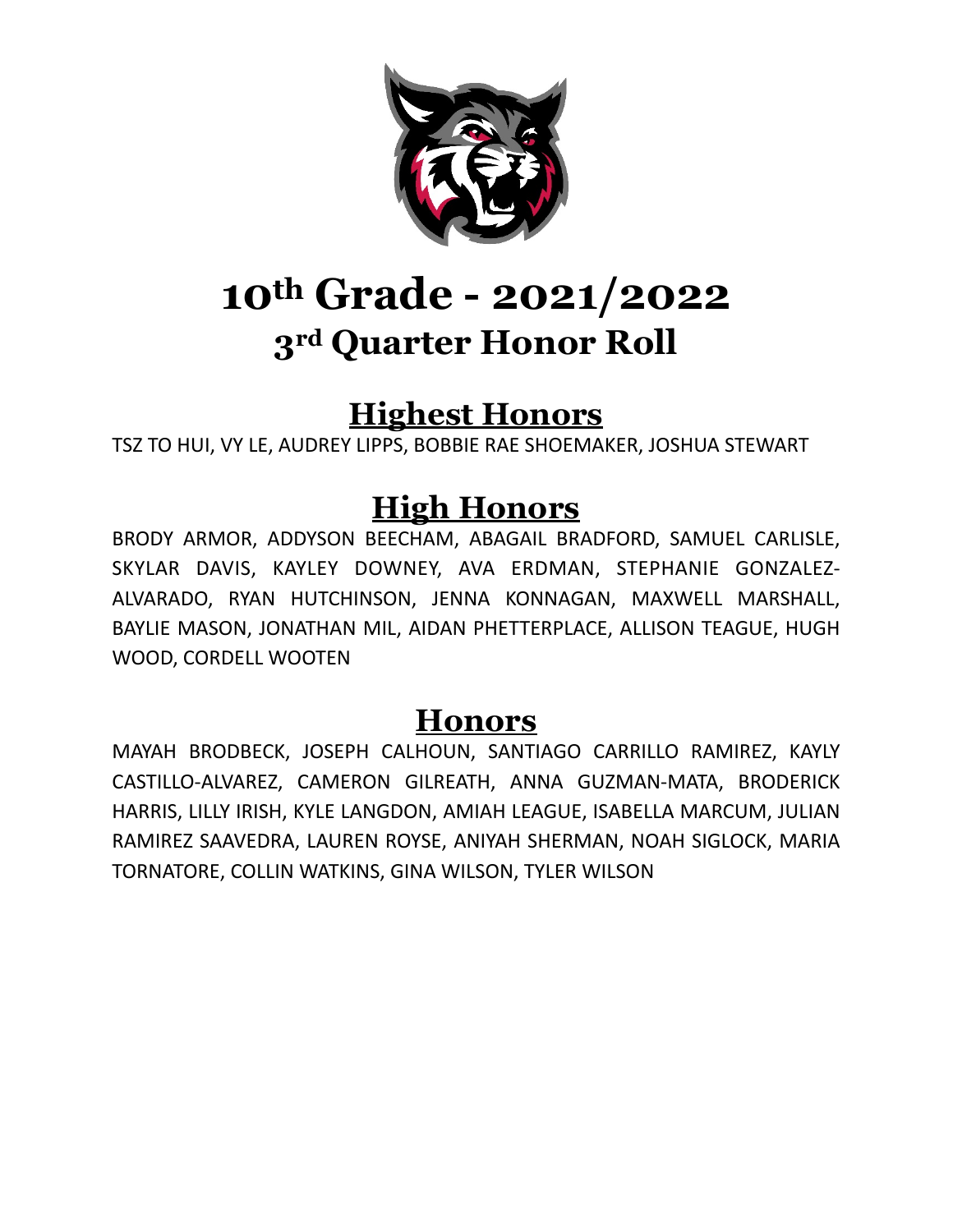

### **Highest Honors**

VICTORIA BENJAMIN, EMMA COOPER, AVA CORDREY, ROBERT FISCHER, SARAH HEIOB, ZAID HILAL, CECILIA MCBRIDE, JADYN STEELY, NATALIE VANLUIT, ELIZABETH **WATSON** 

### **High Honors**

JORDAN ALEXANDER, COLIN BRADFORD, AUDREY BREWSTER, JAYDEN CARTER, LAUREN HEGLIN, GRACE HERINGER, GRACE LYONS, KYLIE MCCORMICK, JOSEPH MICKENBERG, ISABELLA STIENS, ETHAN STOCKBURGER, MILES WILSON

#### **Honors**

CHARLES ADAMS, JOHN ANGEL, MOLLY ASHCRAFT, RYLEE CURRY, AUSTIN DAVIS, MADELYN DRENNAN, KYLE FIELDS, JENNA GUY, MAHALA HENDERSON, RILEY MARSHALL, TYLER MASON, ABIGAIL MAWHINNEY, MEAGAN SOUTH, LEVI TROXELL, AARON VOLAND, DEMI WALKER, JACK WALKER, TRENT WHITTER, KHALI WILLIAMS, SYLVIA WILSON